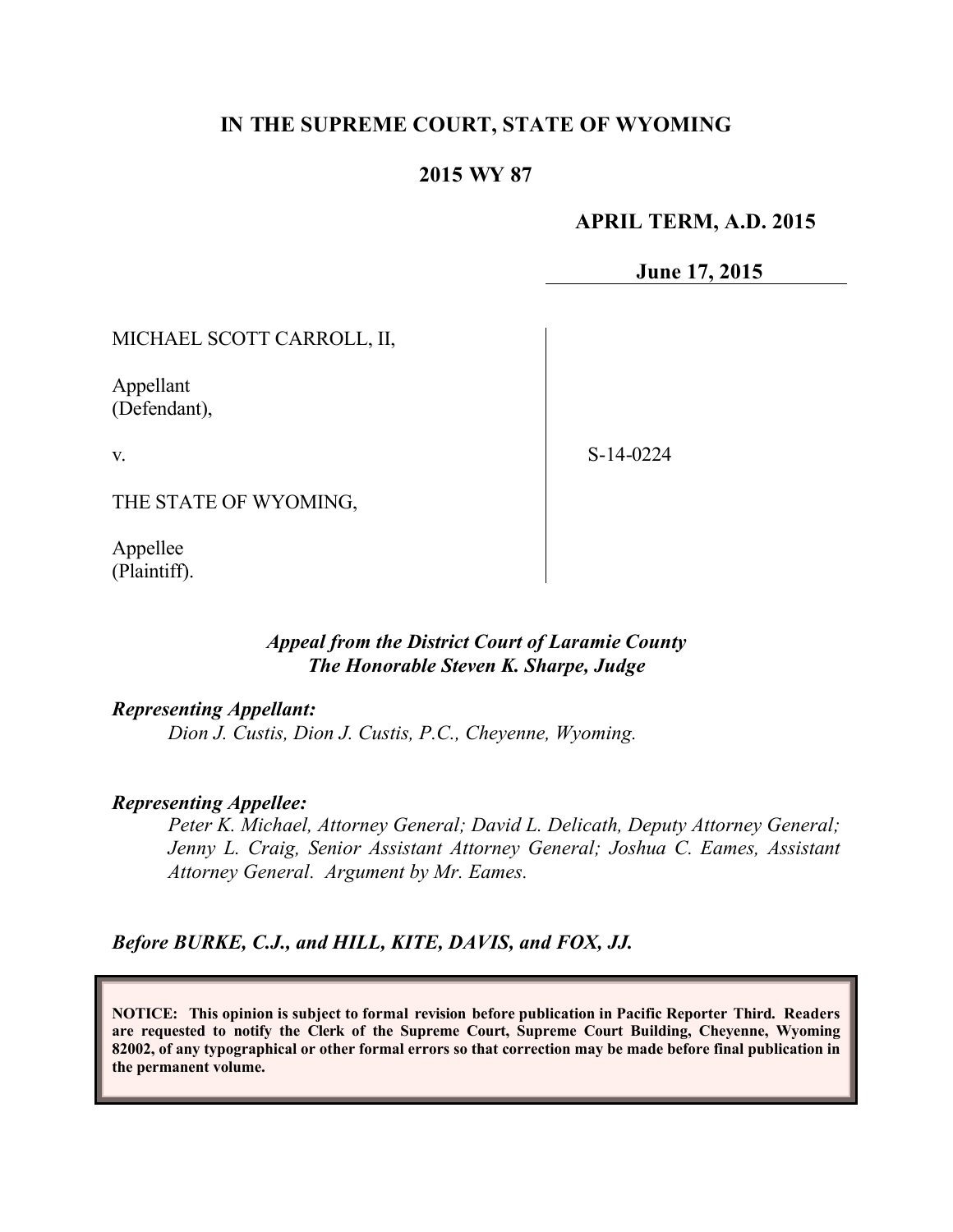#### **BURKE, Chief Justice.**

[¶1] Appellant, Michael Carroll, II, challenges his convictions on two counts of firstdegree sexual abuse of a minor and one count of second-degree sexual abuse of a minor. He claims that the district court erred in several evidentiary rulings, and asserts that the prosecutor engaged in misconduct. We find no merit in his claims, and affirm.

#### *ISSUES*

[¶2] Appellant raises four issues for our review, which we reordered to facilitate discussion:

- 1. Was evidence of Appellant's prior conviction for sexual assault improperly admitted?
- 2. Was evidence of the victim's prior sexual conduct improperly excluded?
- 3. Was evidence of domestic violence improperly admitted?
- 4. Did the prosecutor commit misconduct?

In addition, he contends that the cumulative effect of these errors denied him a fair trial.

### *FACTS*

[¶3] Appellant married Christine Boxley in 1995. They had two children. In the summer of 2004, Appellant's mistress, Miranda Trevino, moved into the Carrolls' home in Pueblo, Colorado. She brought with her three children from a previous marriage, including her oldest daughter, T.T. In 2006, the three adults and five children moved to Cheyenne, Wyoming. Ms. Trevino later gave birth to two more of Appellant's children.

[¶4] According to T.T.'s testimony, beginning in 2009, when she was fourteen, Appellant started taking her into his bedroom for massages. At first, he allowed her to keep her undergarments on but, as time went on, he made her take off her clothes and lie naked on the bed. T.T. testified that Appellant massaged her breasts and vaginal area, "and anywhere else really."

[¶5] In December of 2009, Appellant pled guilty to third-degree sexual abuse of a minor. The victim was a fourteen-year-old girl whom Appellant, a nurse, had met at a medical clinic. As part of his sentence, Appellant was ordered to have no contact with minors. Appellant moved out of his home and into a separate apartment. He often spent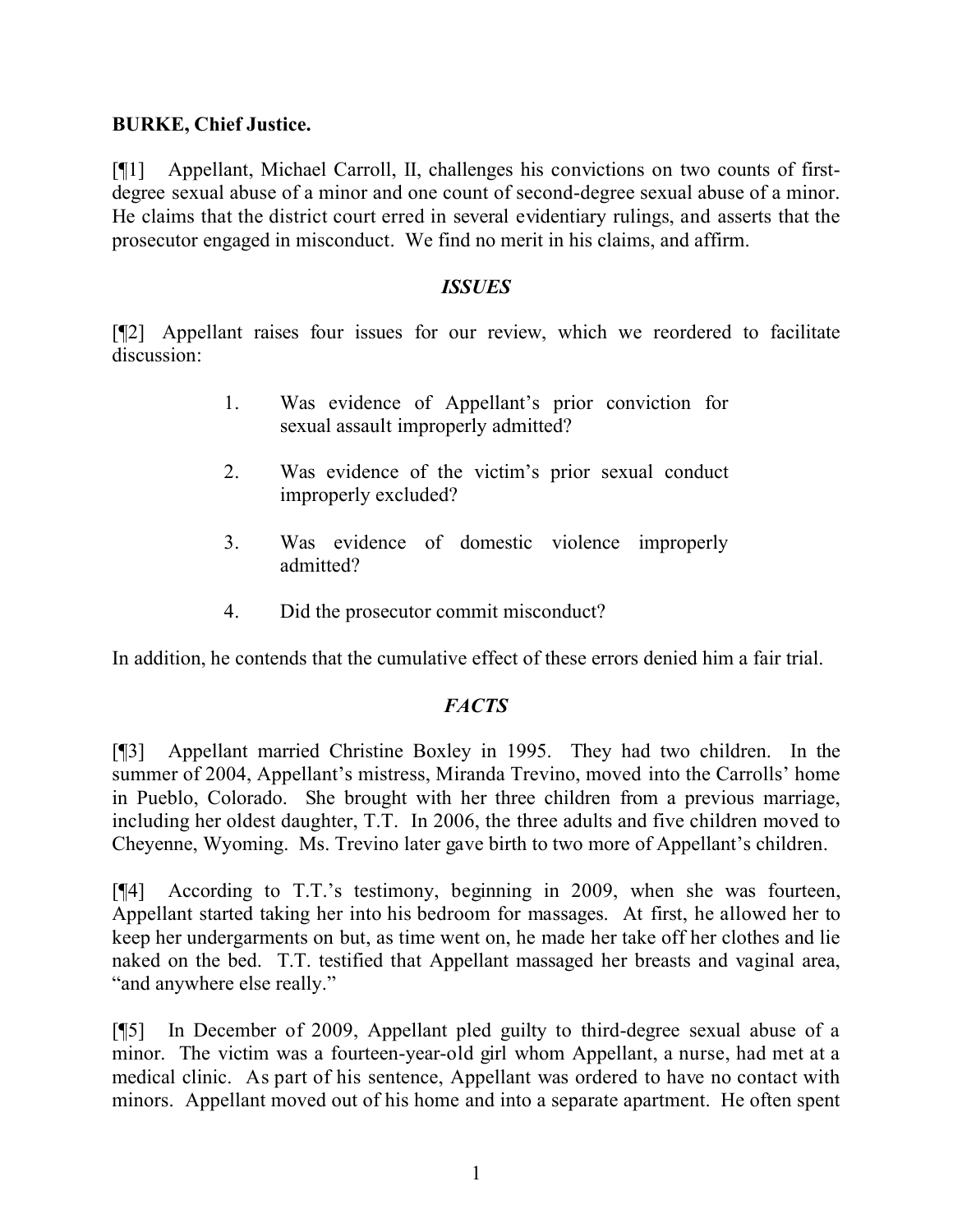time at the home of another mistress. Despite the requirements of Appellant's sentence, Ms. Carroll took T.T. to see him several times. Appellant massaged T.T. again during these visits.

[¶6] On one occasion, Appellant asked T.T. if she had lost her virginity. When she said she had not, he said he could help stretch her out so "it won't hurt that much" when she did. He reminded T.T. that he was a nurse and he knew what he was doing. Appellant took a "sex toy" from the closet and tried to "stimulate" T.T. with the toy and with his fingers. T.T. testified that he penetrated her vagina with his fingers and the sex toy.

[¶7] In August of 2010, Ms. Trevino moved to Pasco, Washington, with her five children, including T.T. Shortly after moving, T.T. disclosed to her mother what Appellant had been doing to her. Ms. Trevino reported the allegations of sexual abuse to the sheriff in Washington. The sheriff's department took initial reports and conducted an interview with T.T. It forwarded the information to the sheriff's office in Cheyenne, Wyoming, where the incidents occurred.

[¶8] Appellant was arrested and charged with two counts of first-degree sexual abuse of a minor in violation of Wyo. Stat. Ann. § 6-2-314(a)(iii) (LexisNexis 2011), and one count of second-degree sexual abuse of a minor in violation of Wyo. Stat. Ann. § 6-2- 315(a)(iv). Following a jury trial, Appellant was convicted on all three charges. He challenges that conviction in this appeal.

### *DISCUSSION*

### *Issue 1: Evidence of other crimes, wrongs, or acts*

[¶9] Four months prior to trial, the prosecution filed a notice with the district court indicating its intent to introduce evidence of Appellant's prior conviction for third-degree sexual abuse of a minor. Following a hearing, the district court issued a decision letter ruling that the evidence was admissible under W.R.E. 404(b). Appellant makes two related claims regarding this evidence.

[¶10] The first is that the district court should have excluded the evidence. Evidentiary rulings are reviewed for abuse of discretion. *Edwards v. State*, 2007 WY 146, ¶ 7, 167 P.3d 636, 637 (Wyo. 2007). "We have described the standard of an abuse of discretion as reaching the question of the reasonableness of the trial court's choice. Judicial discretion ... means exercising sound judgment with regard to what is right under the circumstances and without doing so arbitrarily or capriciously." *Id*. (quoting *Gabbert v. State*, 2006 WY 108, ¶ 24, 141 P.3d 690, 697 (Wyo. 2006)).

[¶11] The second claim is that the district court erred in allowing the prosecutor to refer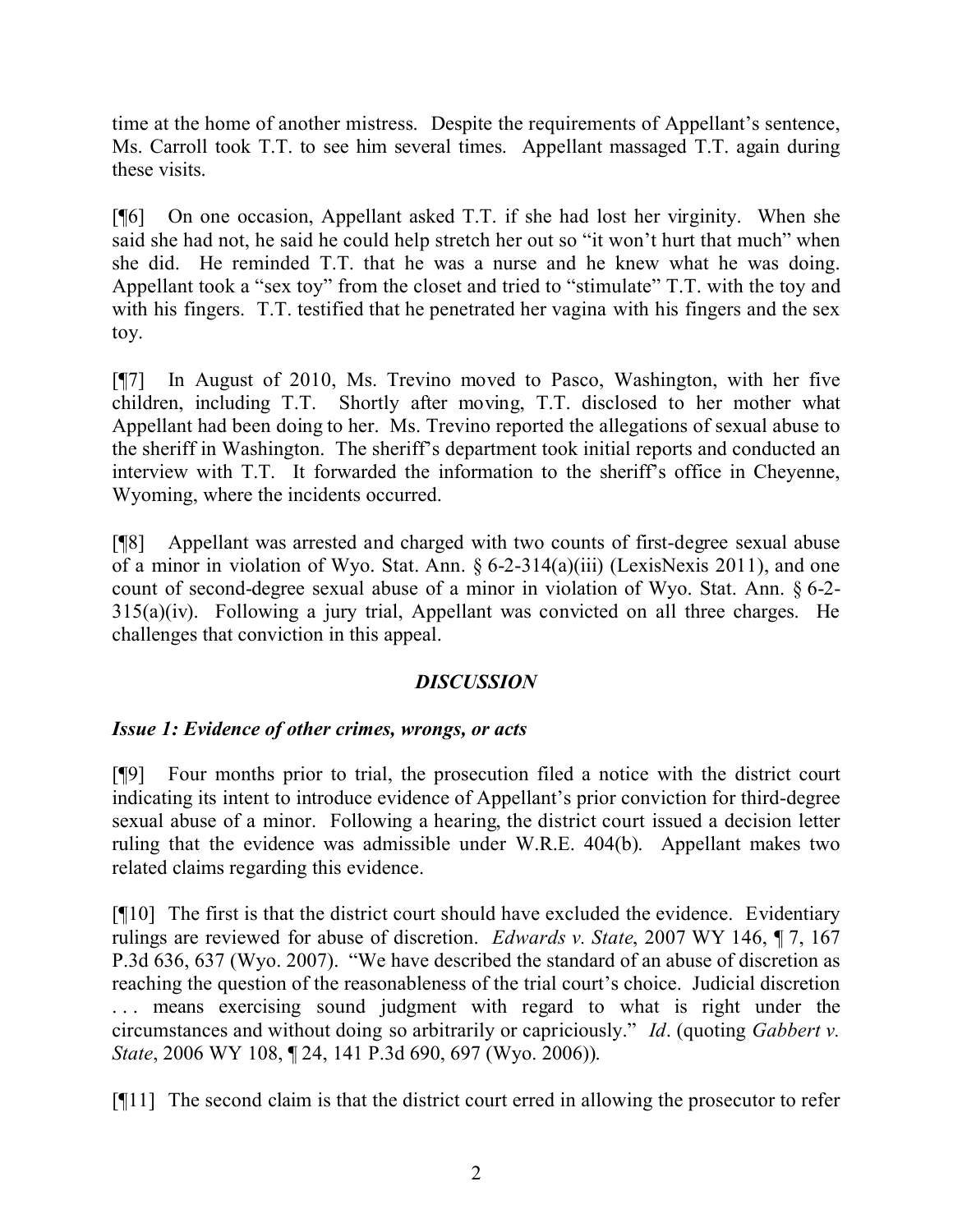to the prior conviction when questioning various witnesses. Because Appellant did not object to any of the prosecutor's questions, we review for plain error. *Schreibvogel v. State*, 2010 WY 45, ¶ 44, 228 P.3d 874, 888 (Wyo. 2010).

> To establish plain error, the appellant must show 1) the record clearly reflects the incident urged as error; 2) a violation of a clear and unequivocal rule of law; and 3) that he was materially prejudiced by the denial of a substantial right. *Causey v. State*, 2009 WY 111, ¶ 18, 215 P.3d 287, 293 (Wyo. 2009). Under the plain error standard of review, we reverse a district court's decision only if it is so plainly erroneous that the judge should have noticed and corrected the mistake even though the parties failed to raise the issue. *Id.*, **[19, 215 P.3d at 293.**

*Masias v. State*, 2010 WY 81, ¶ 20, 233 P.3d 944, 950 (Wyo. 2010).

 $[912]$  W.R.E. 404(b), in pertinent part, provides as follows:

Evidence of other crimes, wrongs, or acts is not admissible to prove the character of a person in order to show that he acted in conformity therewith. It may, however, be admissible for other purposes, such as proof of motive, opportunity, intent, preparation, plan, knowledge, identity, or absence of mistake or accident.

Evidence is inadmissible under W.R.E. 404(b) "if the thrust of the evidence is only to demonstrate that the defendant has a disposition to commit crimes." *Gleason v. State*, 2002 WY 161, ¶ 17, 57 P.3d 332, 340 (Wyo. 2002) (citing *Daniel v. State*, 923 P.2d 728, 733 (Wyo. 1996)). Before admitting such evidence, the trial court must determine that the evidence is relevant and offered for a proper purpose. Even relevant evidence offered for a proper purpose must be excluded if its probative value is substantially outweighed by its potential for unfair prejudice. *Gleason*, ¶ 18, 57 P.3d at 340. Appellant contends, with little analysis and few citations to authority, that the evidence was not admitted for a proper purpose, that it was not relevant, and that it was more prejudicial than probative.

[¶13] The thorough and well-supported analysis contained in the district court's decision letter renders Appellant's contentions untenable. The district court first set forth the test for the admissibility of evidence under W.R.E. 404(b), citing and quoting from *Mersereau v. State*, 2012 WY 125, ¶ 18, 286 P.3d 97, 106-07 (Wyo. 2012), and *Gleason*, ¶¶ 18, 27, 57 P.3d at 340, 342-43. It then applied that test to the evidence of Appellant's prior conviction. It found that the evidence was being offered for a proper purpose: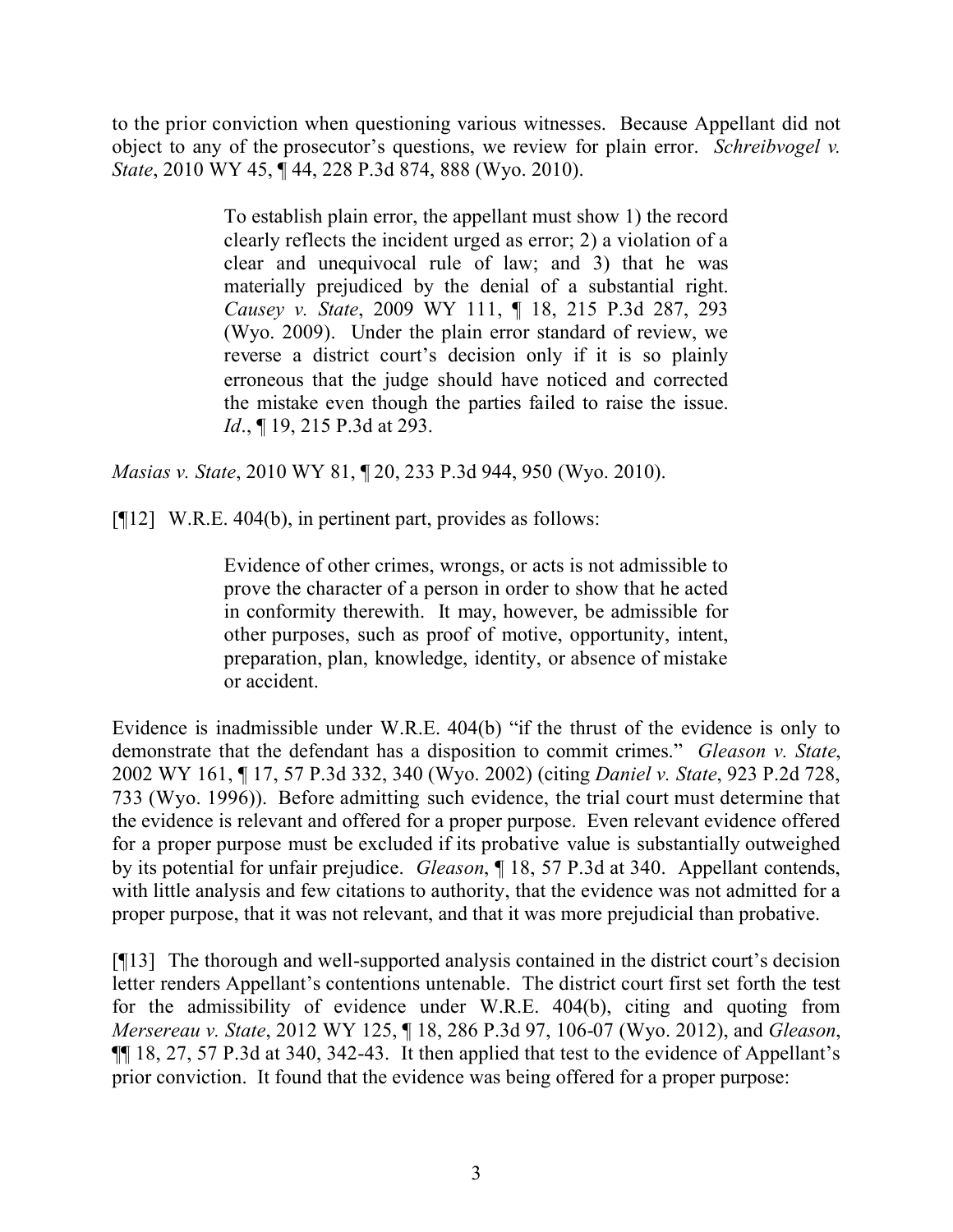[T]he State has indicated in its notice that it does not intend to offer the evidence described above to show "propensity" or to argue that the Defendant acted "in conformity" with his prior behavior. Rather, the State asserts that the evidence is offered for the limited purpose of showing the Defendant's "intent, plan, course of conduct and motive." The court notes that these are all proper purposes under Rule 404(b), and that the Wyoming Supreme Court has recognized in numerous cases that evidence of similar sexual misconduct is relevant and admissible in a child sexual assault case to prove "motive and intent," as well as other permissible purposes, in cases (like the present case) where a defendant has denied any wrongdoing. *See Gleason*, 57 P.3d at 340-41 (cataloging cases).

[¶14] The district court also found the evidence was relevant. It noted that the charges against Appellant involved sexual intrusion and sexual contact. Both sexual intrusion and sexual contact, as defined in Wyo. Stat. Ann. §§ 6-2-301(a)(vi) and (a)(vii), require a showing that the Defendant intruded upon or touched a victim's intimate parts for purposes of "sexual arousal, gratification or abuse." It then concluded, "The fact that the Defendant previously pled guilty to improperly touching a 14-year-old victim in the recent past is relevant to show that his motivations, plan, course of conduct and intentions in touching the victim in this case were for 'sexual arousal, gratification or abuse.'" It correctly found that this conclusion was supported by *Mitchell v. State*, 865 P.2d 591 (Wyo. 1993) and *Elliott v. State*, 600 P.2d 1044 (Wyo. 1979).

[¶15] Having concluded that the evidence was offered for a proper purpose and relevant, the district court continued by weighing the probative value of the evidence against its potential for unfair prejudice. The district court's analysis was based on the factors set forth in *Gleason*, ¶ 18, 57 P.3d at 340. With regard to the probative value of the evidence, the district court found that it was clear that Appellant had committed the prior bad act. It analyzed whether the issue to which the evidence was relevant was disputed and whether other evidence was available. It found that the evidence was not cumulative, and that the prior bad act was close in time to the alleged actions involving T.T. Accordingly, it ruled that the evidence had substantial probative value.

[¶16] With regard to the potential for unfair prejudice, the district court found that the prior bad act was less reprehensible than the charged conduct because the prior bad act involved fondling the breasts of a fourteen-year-old girl while the current charges involved sexual intrusion of Appellant's stepdaughter. While recognizing that a jury was likely to feel sympathy for the victim in the prior case, it did not find "any other aggravating factor present that would cause the jury to want to punish the Defendant because of some particular character trait of the prior victim that makes her vulnerable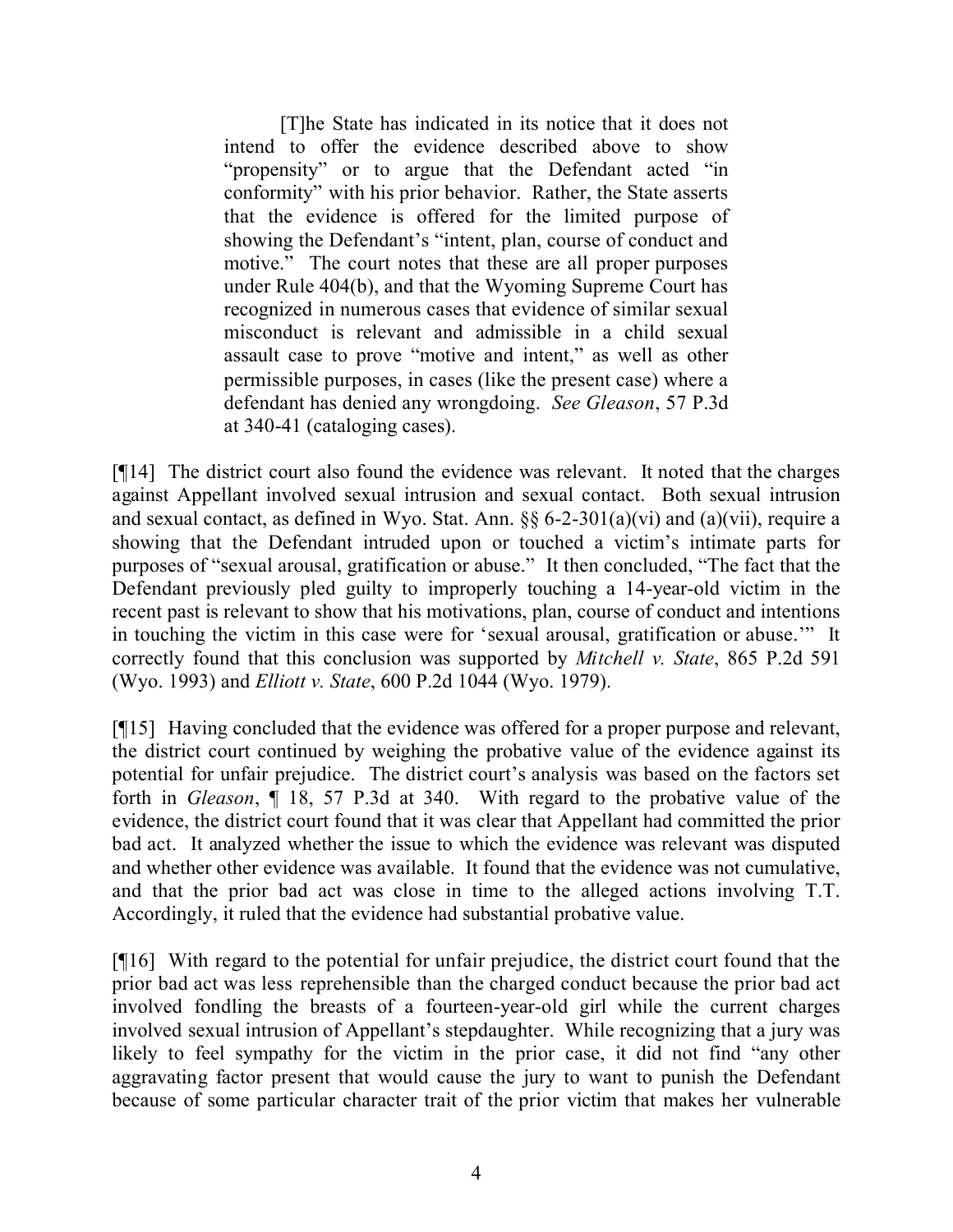(e.g. a low functioning mental state or some type of physical disability)." It found that there were similarities between the prior bad act and the charged conduct, but also sufficient differences that the jury would not likely "draw the improper inference that if the defendant did it once, he probably did it again." *Gleason*, ¶ 27, 57 P.3d at 342. It noted that the charges in the current case were of greater seriousness than the prior bad act, so that evidence of the prior act was not likely to "place the defendant in a different and unfavorable light." *Id*. Because the prior bad act led to a conviction, the jury would not feel the need to punish Appellant further for that act.

[¶17] Based on this analysis, the district court concluded the probative value of the evidence of Appellant's prior conviction was not substantially outweighed by the potential for unfair prejudice, and the evidence was therefore admissible. The district court's thoughtful discussion documents a reasonable decision based on sound judgment. The district court did not abuse its discretion in ruling that the 404(b) evidence was offered for a proper purpose, relevant, and more probative than unfairly prejudicial.

[¶18] As the second part of this issue, Appellant complains that the prosecutor asked several witnesses about Appellant's prior trial and conviction. For example, he asked T.T. if she remembered "a time when there were other – a criminal matter going on?" He asked her about a statement she had made in that case. With regard to Appellant talking to her about sexual issues, he asked, "Was that before the trial that you started having these talks? Was it after the trial?" He asked several other witnesses similar questions relating to the previous trial.

[¶19] As previously discussed, the district court did not abuse its discretion in admitting evidence of Appellant's previous crime. Appellant has presented no authority suggesting why the prosecutor should have been prohibited from referring to this properly-admitted evidence when questioning the various witnesses. There was no violation of a clear and unequivocal rule of law and, accordingly, no plain error occurred.

# *Issue 2: Evidence of the victim's prior sexual conduct*

[ $[$ [20] Prior to trial, in compliance with Wyo. Stat. Ann. § 6-2-312,<sup>1</sup> Appellant filed a

<sup>1</sup> This statute is sometimes referred to as Wyoming's rape shield law. *See*, *e*.*g., Budig v. State*, 2010 WY 1, ¶ 10, 222 P.3d 148, 152 (Wyo. 2010). Wyo. Stat. Ann. § 6-2-312 provides as follows:

<sup>(</sup>a) In any prosecution under this article or for any lesser included offense, if evidence of the prior sexual conduct of the victim, reputation evidence or opinion evidence as to the character of the victim is to be offered the following procedure shall be used: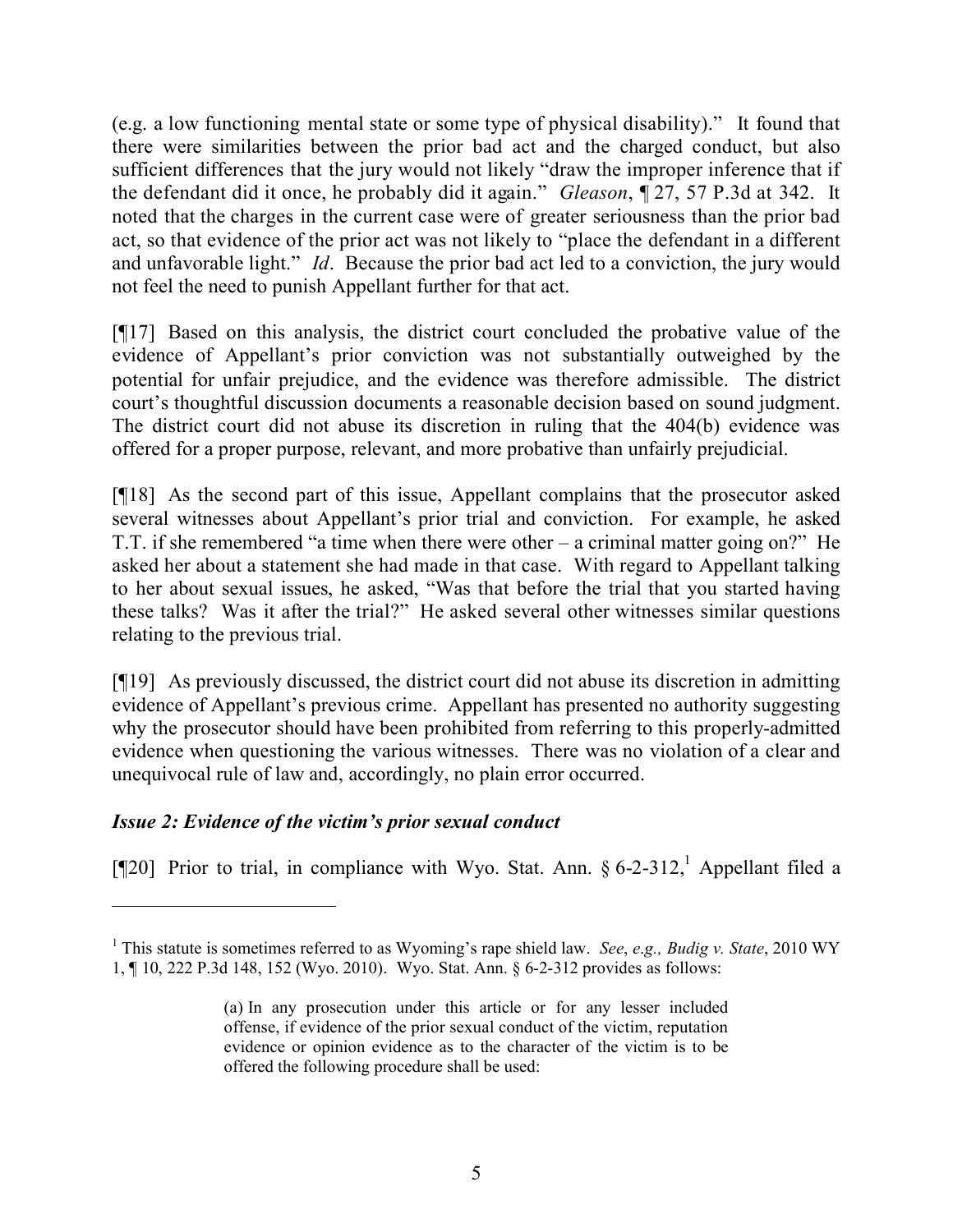motion to present evidence regarding the sexual conduct of the victim.<sup>2</sup> After holding a hearing, the district court denied the motion in part and granted it in part. Appellant claims that the district court erred in denying part of his motion. The district court's evidentiary ruling under this statute is reviewed for abuse of discretion. *Stogner v. State*, 674 P.2d 1298, 1300 (Wyo. 1984).

[¶21] We have previously discussed the purpose of Wyo. Stat. Ann. § 6-2-312:

 $\overline{a}$ 

Wyoming, along with most other jurisdictions, enacted a "rape-shield" statute to bring under control a long-standing tradition that rape victims could be discredited as witnesses based on prior sexual conduct. . . . This tradition was based on the faulty notion that women who engaged in nonmarital intercourse were immoral and likely to engage in such

> (i) A written motion shall be made by the defendant to the court at least ten (10) days prior to the trial stating that the defense has an offer of proof of the relevancy of evidence of the sexual conduct of the victim and its relevancy to the defense;

> (ii) The written motion shall be accompanied by affidavits in which the offer of proof is stated;

> (iii) If the court finds the offer of proof sufficient, the court shall order a hearing in chambers, and at the hearing allow the questioning of the victim regarding the offer of proof made by the defendant and other pertinent evidence;

> (iv) At the conclusion of the hearing, if the court finds that the probative value of the evidence substantially outweighs the probability that its admission will create prejudice, the evidence shall be admissible pursuant to this section. The court may make an order stating what evidence may be introduced by the defendant, which order may include the nature of the questions to be permitted.

(b) This section does not limit the introduction of evidence as to prior sexual conduct of the victim with the actor.

(c) Any motion or affidavit submitted pursuant to this section is privileged information and shall not be released or made available for public use or scrutiny in any manner, including posttrial proceedings.

<sup>2</sup> In accordance with Wyo. Stat. Ann. § 6-2-312(c), the district court sealed Appellant's motion. In this opinion, we will reveal only the minimum information necessary to discuss this issue.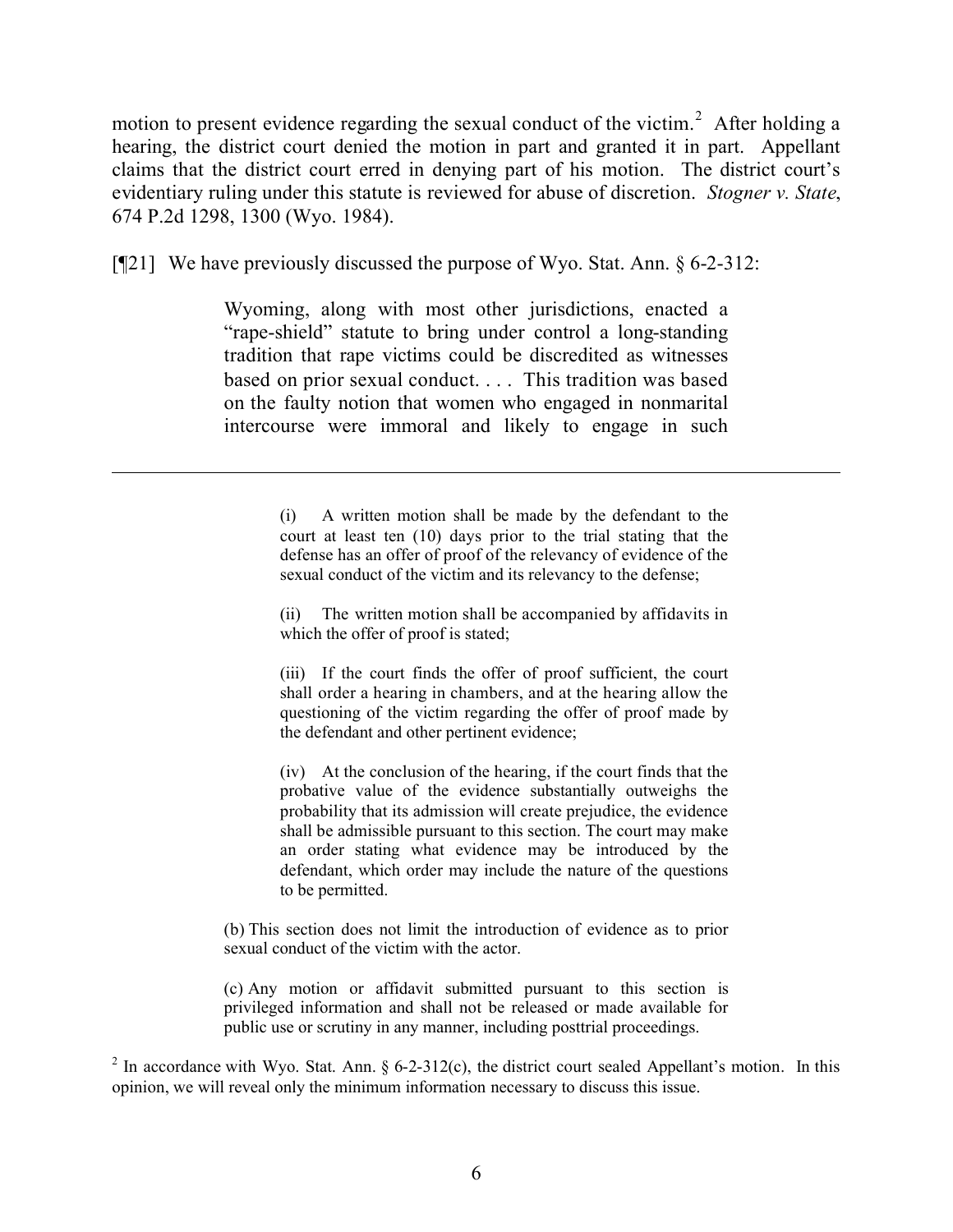conduct on any given occasion, and was deemed prejudicial and humiliating to the victim. Annotation, *Constitutionality of "Rape Shield" Statute Restricting Use of Evidence of Victim's Sexual Experiences*, 1 A.L.R.4th 283, 286 (1980).

*Stogner v. State*, 792 P.2d 1358, 1362 (Wyo. 1990). We have also noted:

[T]he sort of evidence to which the statute relates is "generally *not* admissible" in Wyoming. . . . That is, only in the unusual case will the probative value of this kind of evidence substantially outweigh its highly probable prejudicial effect on the victim and the public policy underlying the statute's enactment.

*McGarvey v. State*, 2014 WY 66, ¶ 18, 325 P.3d 450, 456 (Wyo. 2014) (quoting *Stogner*, 792 P.2d at 1362) (emphasis in original).

[¶22] After holding the hearing required by the statute, the district court ruled that Appellant could introduce "evidence that the alleged victim may have touched or handled the sex toys" before the incidents leading to Appellant's charges. The prosecution alleged that Appellant had used a sex toy on T.T. and there was DNA present on one of the toys that may have been T.T.'s. The district court ruled that evidence of T.T.'s prior voluntary handling of the object was relevant as an alternative explanation for the presence of the DNA. That ruling is not at issue in this appeal.

[¶23] The district court also ruled that evidence regarding T.T.'s "highly sexualized conduct" with two boys was inadmissible, observing that "that is the exact type of evidence that the rape shield statute was designed to eliminate in these types of cases." Appellant challenges that ruling on appeal, contending that "the evidence of T.T.'s prior sexual conduct was not intended to discredit, humiliate nor embarrass her." He claims that the purpose of the evidence was to "refute the prosecution's implication that T.T. was sexually naïve" because it "showed that she was aware of sexual matters and had begun experimenting with sexual activity."

[¶24] Appellant's position is in direct conflict with our precedent. In *Budig v. State*, 2010 WY 1, ¶ 11, 222 P.3d 148, 153 (Wyo. 2010), the defendant facing charges of sexual assault and sexual abuse of a minor sought to introduce evidence of the two victims' past sexual conduct. Specifically, the defendant proffered evidence that the older victim "had at least one groping and heavy petting relationship with a boy," and that the younger victim had "repeatedly grabbed a boy in the crotch or kicked him in the crotch." *Id*. The defendant asserted that the evidence was relevant and probative because "without some evidence being put forth of these girls' prior sexual knowledge, any fact finder might believe these little girls couldn't possibly know anything about sex unless [the defendant]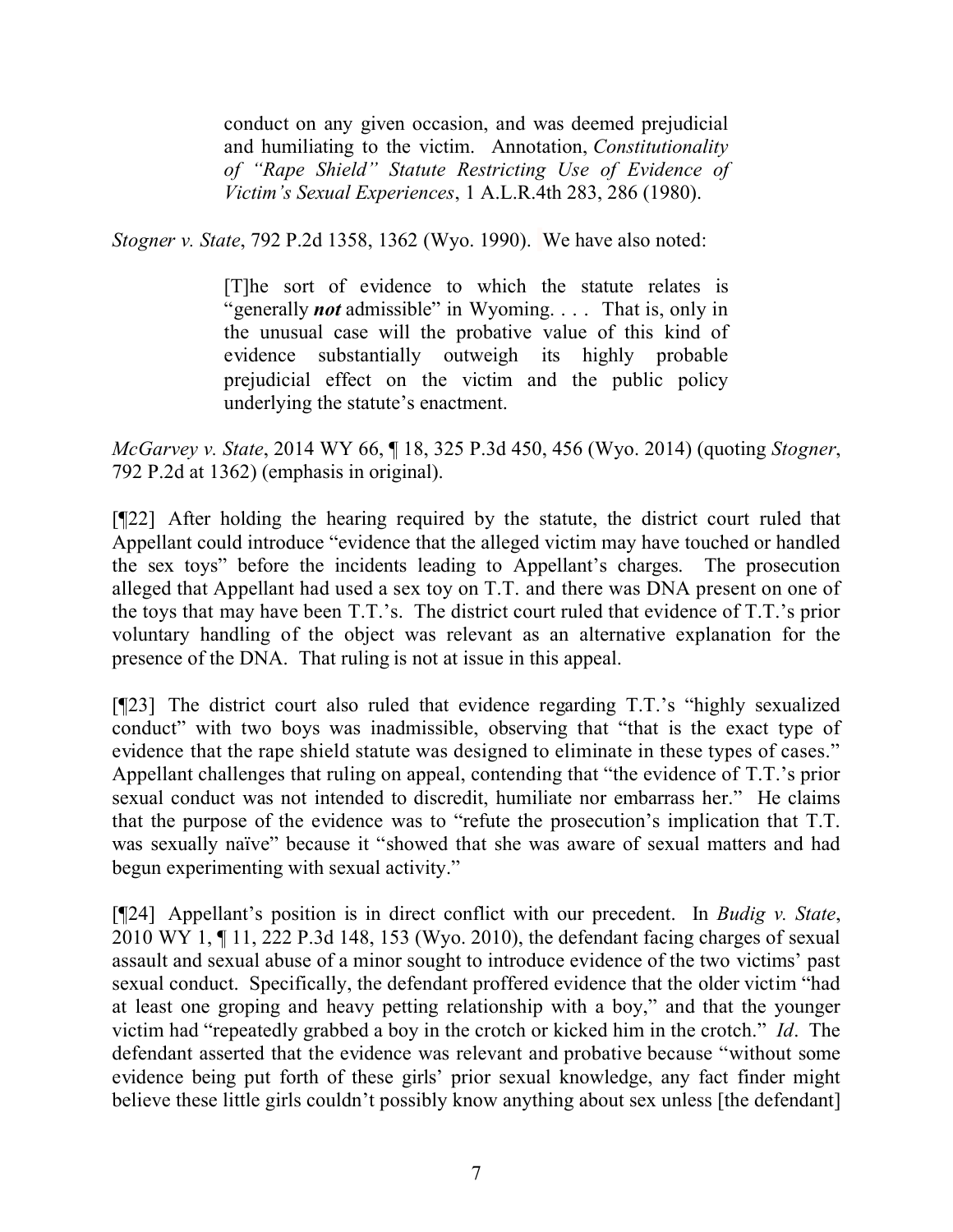had done what he is accused of." *Id*. We rejected the appellant's argument "that the evidence was merely intended to show that the victims had independent 'sexual knowledge,' and not to embarrass or prejudice the victims." *Id*., *¶* 13, 222 P.3d at 154. "To allow this type of evidence under the appellant's proffered justification," we concluded, "would open the door for defendants in sexual assault prosecutions (particularly cases involving children) to explore freely the knowledge and prior sexual practices/experiences of their victims. Such a result would be entirely inconsistent with the intent of our enacted rape shield law." *Id*.

[¶25] As in *Budig*, Appellant sought to introduce evidence of T.T.'s alleged "sexualized behavior" and "sexual sophistication." The district court correctly recognized that this is exactly the sort of evidence covered by the rape shield statute and, based on that statute and cases such as *Budig*, it correctly ruled that the evidence was inadmissible. The district court did not abuse its discretion in this ruling.

## *Issue 3: Evidence of domestic violence*

[¶26] Appellant claims the district court erred when it admitted evidence of domestic violence by Appellant against T.T.'s mother, Ms. Trevino. Again, we review this evidentiary ruling for abuse of discretion. *Edwards*, ¶ 7, 167 P.3d at 637.

[¶27] In direct examination, the prosecution asked Ms. Trevino about a letter she wrote to the court regarding sentencing, after Appellant's prior conviction. The purpose of the letter was "to say that [Appellant] was a good guy." However, she said, the letter was not an accurate reflection of how she really felt at the time. During Ms. Trevino's crossexamination, Appellant's counsel asked her to identify a series of love letters, greeting cards, and photographs indicating that she and Appellant had a happy, loving relationship, in contrast to her previous testimony.

[¶28] Before beginning redirect examination of Ms. Trevino, the prosecutor, outside of the jury's hearing, suggested to the district court that Appellant's counsel had introduced evidence about Ms. Trevino lying. To explain why she had lied, the prosecution wanted to introduce evidence that Ms. Trevino had suffered domestic violence at the hands of Appellant. The district court ruled that Appellant had "opened the door" to such evidence by "attacking the credibility of the witness as to why she would support [Appellant]," and ruled that the evidence could be introduced. The prosecution then elicited testimony from Ms. Trevino that Appellant had become "[v]ery controlling" and that he was "very, very mean" to Ms. Carroll and had hurt her many times. She recounted a time when Appellant, in the presence of the children, picked her up and threw her into a different room because he "didn't like [her] attitude." She testified that his behavior became progressively worse so that, by 2009 or 2010, she "[h]ated him, hated him." She explained that she wrote the supportive letter to the sentencing court because "[i]f I didn't do it, he would hit me."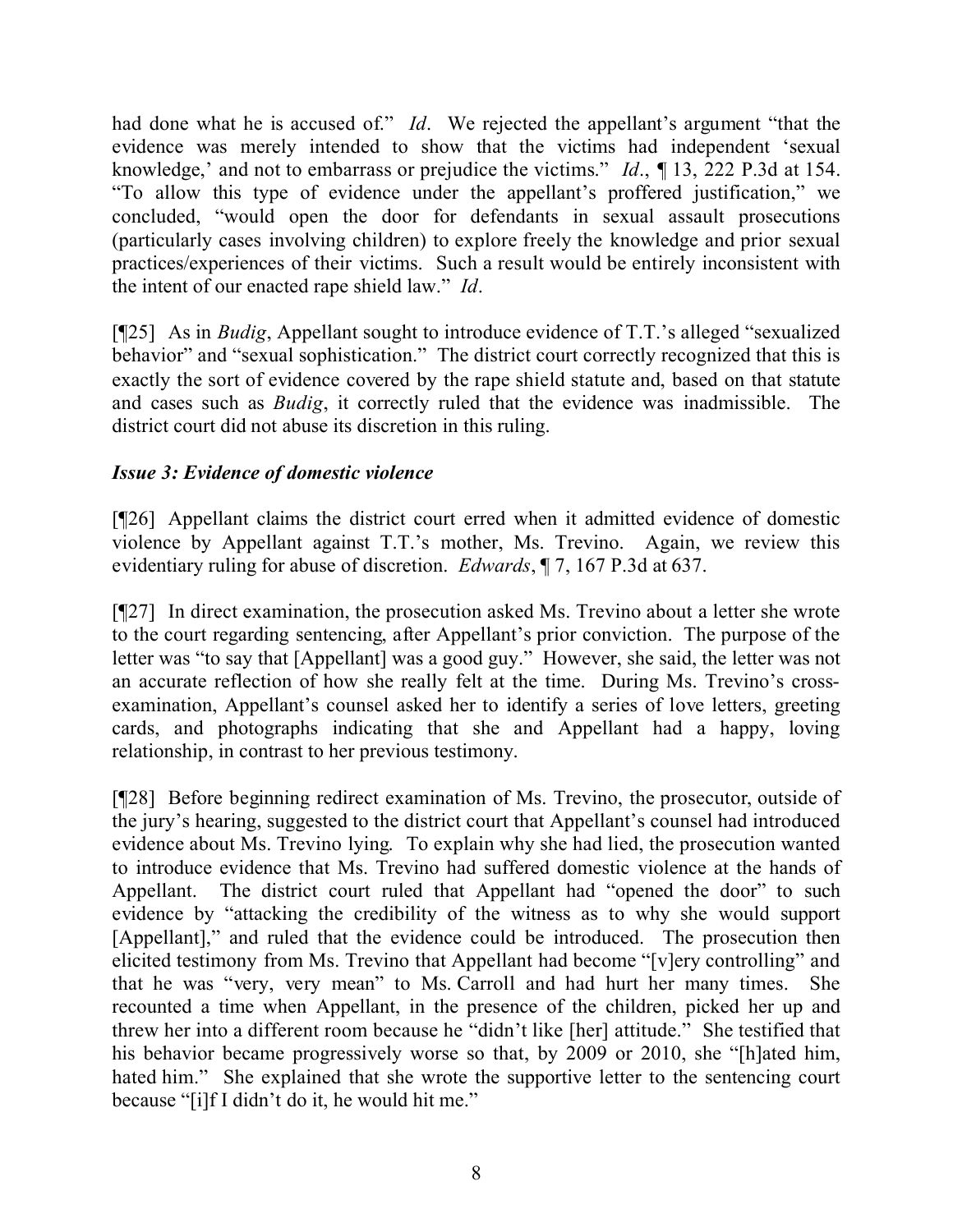[¶29] Appellant claims that none of this evidence was "relevant to whether [Appellant] was guilty of the charges against him." He argues that the sole purpose of this evidence was to paint him "as a controlling, abusive thug." Accordingly, he claims that the district court erred in admitting this evidence.

[¶30] W.R.E. 401 defines relevant evidence as "evidence having any tendency to make the existence of any fact that is of consequence to the determination of the action more probable or less probable than it would be without the evidence." W.R.E. 402 provides that relevant evidence is generally admissible and irrelevant evidence is not. As the district court observed, Ms. Trevino's "credibility and character for truthfulness were directly attacked by [Appellant] on cross-examination." The prosecution was then allowed to introduce evidence of domestic violence to help the jury understand why she may have changed her story. As we said in *Barnes v. State*, 858 P.2d 522, 534-35 (Wyo. 1993), "[t]he evidence was relevant as bolstering the credibility of the witness after an attack upon that credibility." We reject Appellant's contention that the evidence was not relevant, and we conclude that the district court did not abuse its discretion in admitting this evidence.

# *Issue 4: Prosecutorial misconduct*

[¶31] Appellant asserts that the prosecutor committed misconduct by making several improper statements during closing argument. Because Appellant did not object to these statements at trial, we review for plain error. *Schreibvogel*, ¶ 44, 228 P.3d at 888 ("Failure to interject a timely objection to an improper argument is treated as a waiver, unless the misconduct is so flagrant as to constitute plain error.").

[¶32] The prosecutor is afforded "[g]reat latitude" in arguing the case to the jury. *Armstrong v. State*, 826 P.2d 1106, 1115-16 (Wyo. 1992) (quoting *State v. Kennedy*, 249 S.E.2d 188, 191 (W.Va. 1978)). However, there are boundaries the prosecutor may not cross. In *Trujillo v. State*, 2002 WY 51, ¶ 5, 44 P.3d 22, 24-25 (Wyo. 2002), we quoted from and approved of the ABA Standards for Criminal Justice regarding argument to the jury:

> (a) The prosecutor may argue all reasonable inferences from evidence in the record. It is unprofessional conduct for the prosecutor intentionally to misstate the evidence or mislead the jury as to the inferences it may draw.

> (b) It is unprofessional conduct for the prosecutor to express his or her personal belief or opinion as to the truth or falsity of any testimony or evidence [of] the guilt of the defendant.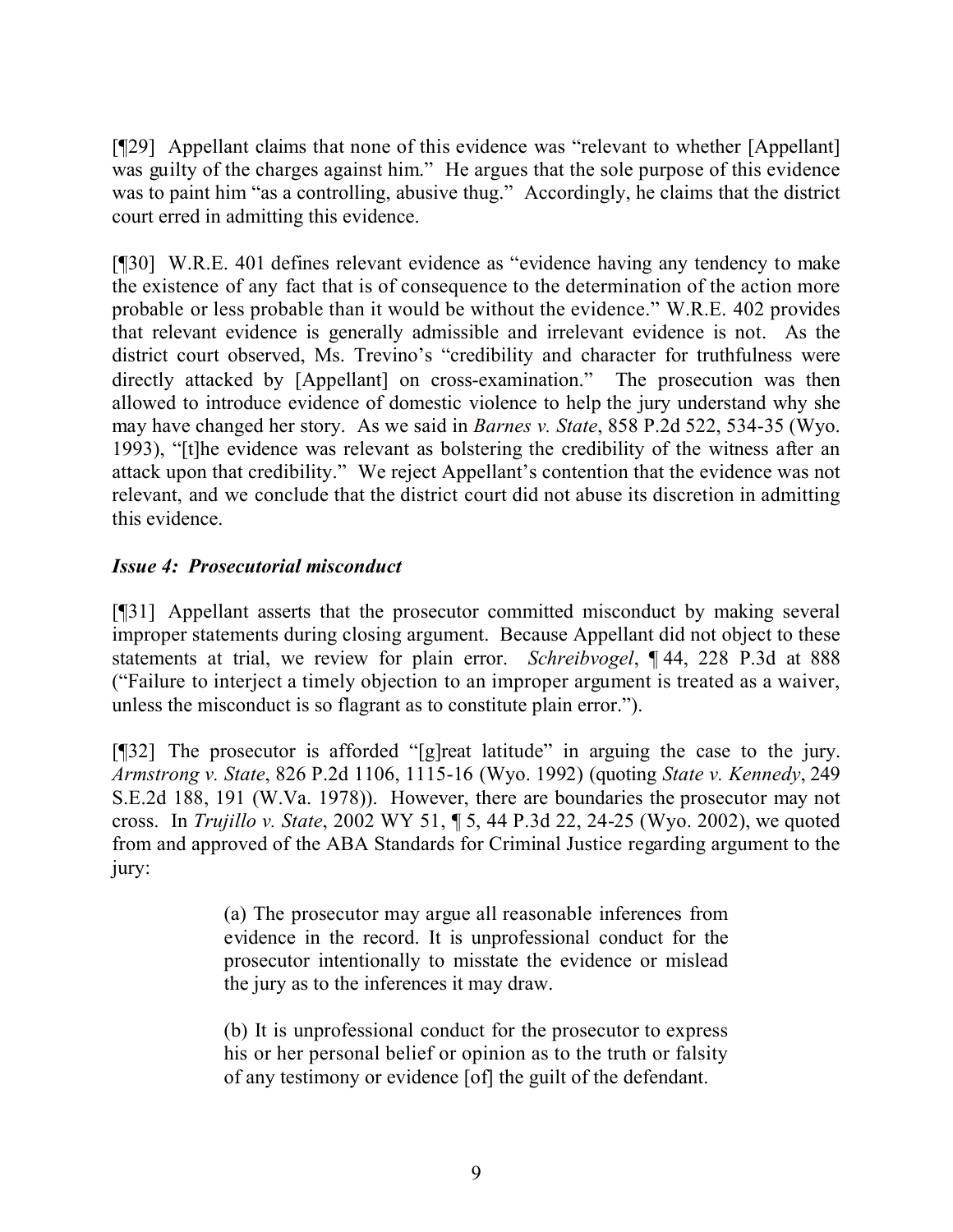(c) The prosecutor should not use arguments calculated to inflame the passions or prejudices of the jury.

(d) The prosecutor should refrain from argument which would divert the jury from its duty to decide the case on the evidence, by injecting issues broader than the guilt or innocence of the accused under the controlling law, or by making predictions of the consequences of the jury's verdict.

(e) It is the responsibility of the court to ensure that final argument to the jury is kept within proper, accepted bounds.

To determine whether the prosecutor crossed these boundaries, we consider the "argument in its entirety, not just the sentences and phrases taken out of context." *Armstrong*, 826 P.2d at 1115 (citing *Wheeler v. State*, 691 P.2d 599 (Wyo. 1984)). We reverse if we conclude "there was a substantial risk of a miscarriage of justice." *Armstrong*, 826 P.2d at 1116 (citing *Commonwealth v. Haskins*, 411 Mass. 120, 578 N.E.2d 788 (1991)).

[¶33] Appellant first contends that the prosecutor improperly expressed his own opinions on the evidence. He challenges the prosecutor's statement that "I believe we have proven beyond a reasonable doubt that he had sexual contact with T.T. for purposes of sexual gratification or abuse." Appellant seems to object to this statement for two reasons. First, he suggests that this was an improper expression of the prosecutor's personal opinion. Second, he claims there was no evidence to support the statement.

[¶34] We will consider this statement in context. The prosecutor reminded the jury that the judge had read an instruction listing the elements of the crimes charged, including sexual contact, defined as touching with the intention of sexual arousal, gratification, or abuse. He reviewed evidence indicating that Appellant had massaged T.T., and asked if Appellant was "just being a nice guy [or] was this for the purpose of sexual gratification or abuse?" He then reviewed evidence concerning Appellant's previous conviction on a charge of sexual abuse of a minor, including the victim's testimony about what Appellant said and did. He then made the challenged statement, "But I believe we have proven beyond a reasonable doubt that he had sexual contact with T.T. for purposes of sexual gratification or abuse."

[¶35] If the prosecutor had said only "We have proven beyond a reasonable doubt that he had sexual contact with T.T. for purposes of sexual gratification or abuse," that would have been a reasonable inference about the evidence, and not an improper comment. Appellant's objection is that he began his statement with the phrase "I believe." According to Appellant, that turned the statement into an improper expression of the prosecutor's personal belief. But the ABA standard provides that it "is unprofessional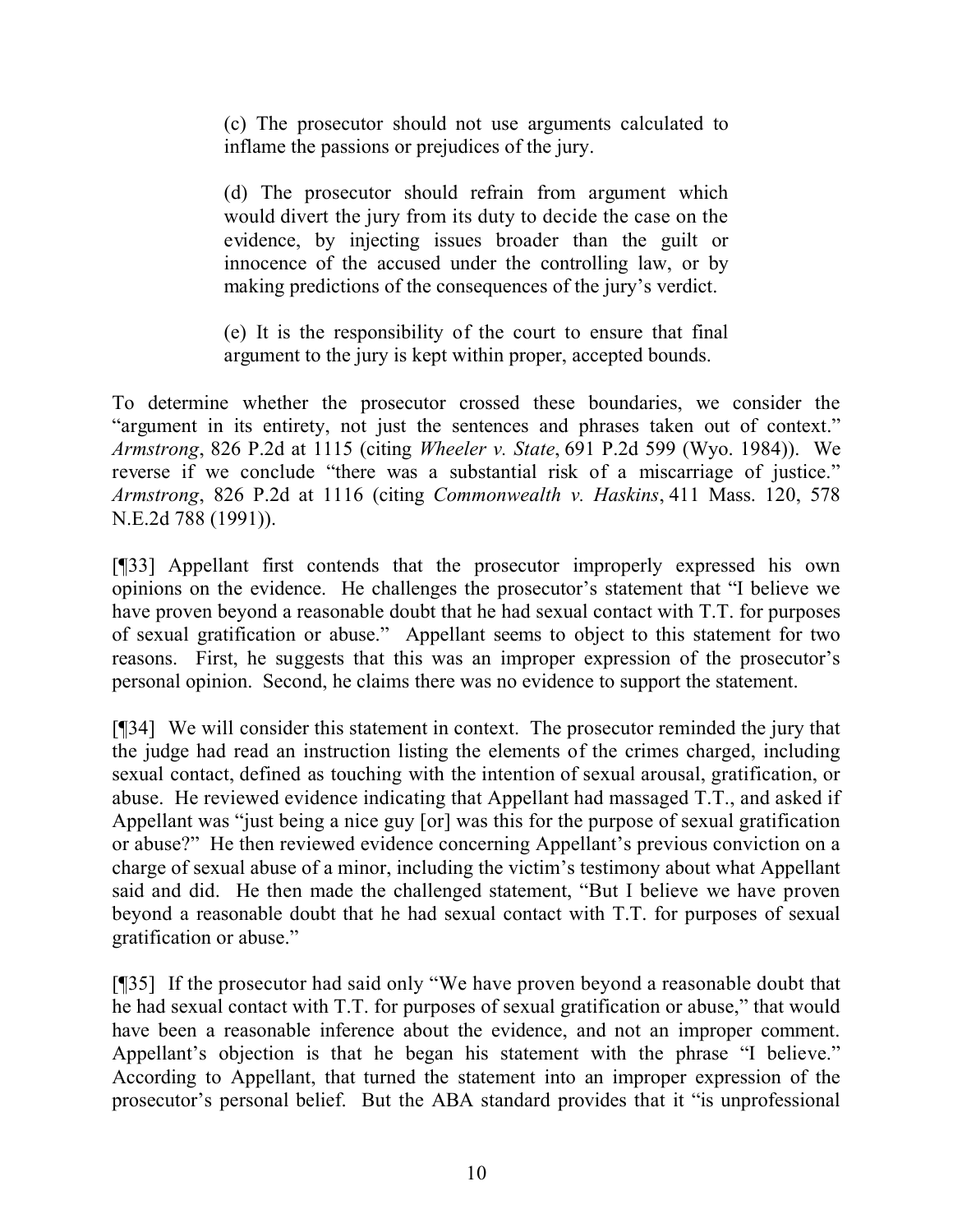conduct for the prosecutor to express his or her personal belief or opinion as to the truth or falsity of any testimony or evidence [of] the guilt of the defendant." *Trujillo*, ¶ 5, 44 P.3d at 24. In his statement, the prosecutor was not providing an opinion as to the truth or falsity of any testimony or evidence, and he was not expressing his belief of Appellant's guilt. Thus, the prosecutor's statement did not violate any clear and unequivocal rule of law, and cannot be considered plain error.

[¶36] Appellant's claim that the statement was unsupported by any evidence is incorrect. As discussed above, the prosecution introduced evidence of Appellant's prior conviction of touching a minor for purposes of sexual gratification for the very purpose of proving Appellant's motive and intention in his actions with T.T. This evidence provided support for the prosecutor's assertion that "we have proven beyond a reasonable doubt that he had sexual contact with T.T. for purposes of sexual gratification or abuse." Appellant has not demonstrated that the statement violated any rule of law.

[¶37] In the second statement challenged by Appellant, the prosecutor referred to a photograph of a "sex toy" that had been admitted into evidence. He then asserted that it "was one of the smaller ones in the bunch." Two of the charges against Appellant involved sexual intrusion of T.T. with a "sex toy." A photograph of one such object was admitted into evidence. However, Appellant asserts, T.T. had testified that she did not remember what the device used on her looked like, and there was no evidence that the device in the photograph was the one used on her. Appellant claims that the prosecutor's assertion that the device in the photograph was "one of the smaller ones" improperly conflated it with the device used on T.T.

[¶38] Two witnesses testified that Appellant owned several sexual devices. Both agreed that the one in the photograph was one of the smaller ones. The prosecutor's statement was an accurate portrayal of these two witnesses' testimony. Moreover, the prosecutor did not offer any improper assertion of his belief that the device in the photograph was the one used on T.T. To the contrary, after commenting that this was one of the smaller devices, the prosecutor asked, "And is that the one he used? Again, that's up to you, ladies and gentlemen." He then reminded the jury of expert testimony that there was DNA present on one of the toys that may have been T.T.'s. There was nothing misleading or improper about the prosecutor's statements regarding this device.

[¶39] The third prosecutor's statement challenged by Appellant involved the question of whether Ms. Carroll knew that "something weird was going on" between Appellant and T.T. The prosecutor said, "I don't know. I don't know if we'll ever know." In addition, during rebuttal argument, the prosecutor said with regard to how many times Appellant had massaged T.T., "What are we talking about here? 8 to 12? 15? I don't know. But it happened a lot." Appellant asserts that it is improper for the prosecutor to argue "for a conviction on any basis other than evidence presented."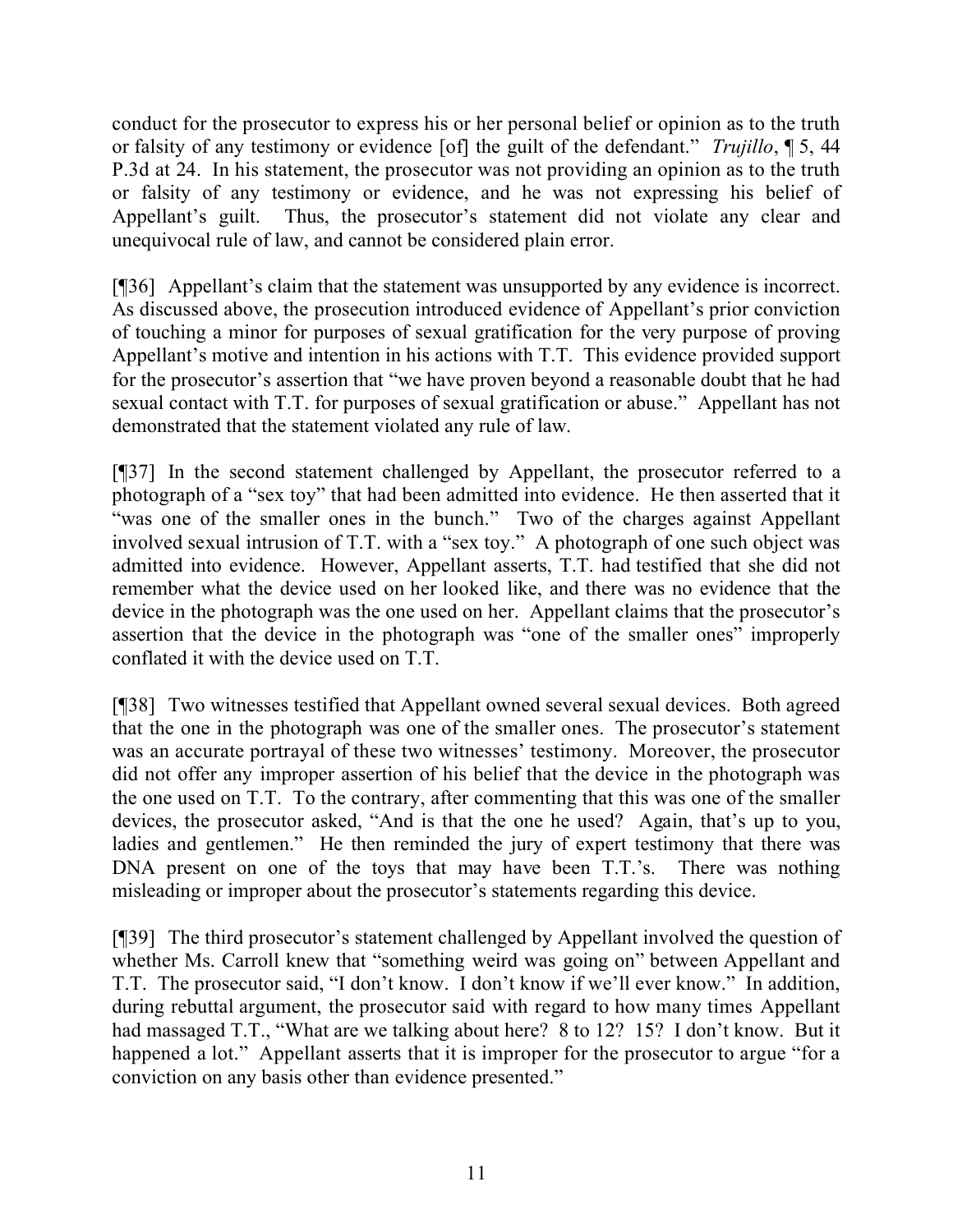[¶40] However, we find that there was evidentiary support for the prosecutor's statements. Ms. Carroll testified to instances in which Appellant may have had the opportunity to massage T.T. She did not say whether she knew he had done so. The prosecutor's statement that he did not know if Ms. Carroll was aware of the massages accurately reflected her testimony. T.T. testified that Appellant had massaged her on several occasions, but did not specify how many times. The prosecutor's statement that he did not know how many times it had happened, but it happened a lot, correctly represented T.T.'s testimony. Neither statement constituted improper argument or prosecutorial misconduct.

[¶41] Finally, Appellant asserts that the prosecutor improperly commented on the defense counsel's trial strategy. In rebuttal, the prosecutor asked,

> So how much of this closing [argument] by counsel for the Defense was about T.T.? Not a lot. Because their case, their case, ladies and gentlemen, is about distraction and diversion. They want to distract you from the testimony of T.T. And they want to divert you from those things.

A few moments later, the prosecutor asserted that the defense had

splattered [a] lot of stuff on the floor of this courtroom and [is] hoping you don't sniff through it. But you will. Because this case isn't about those things. . . . This case is about T.T. and what he did to her, what she told you happened to her at his hands when she was just 14 and 15 years old.

[¶42] Appellant contends that this was not discussing the evidence but, rather, disparaging the motives of defense counsel. He compares the prosecutor's remarks with those in *Jones v. State*, 580 P.2d 1150, 1153 (Wyo. 1978), in which the prosecutor said:

> [Jurors] do what they know to be right, and they are not distracted or confused or misled, generally, by devious people. Maneuvering and manipulations are always attempted, and it's proper. I don't mean to say that when an attorney comes in to defend someone he tries, and it's his oath of office and ethical responsibility to do the best thing he can for his client; to raise these little doubts, to distract from the case at hand, to get you all looking at something else so you don't look too closely.

We found this comment to be "clearly improper," but did not explain why. *Id*. In other cases, however, we have said that a prosecutor "may not launch personal attacks against